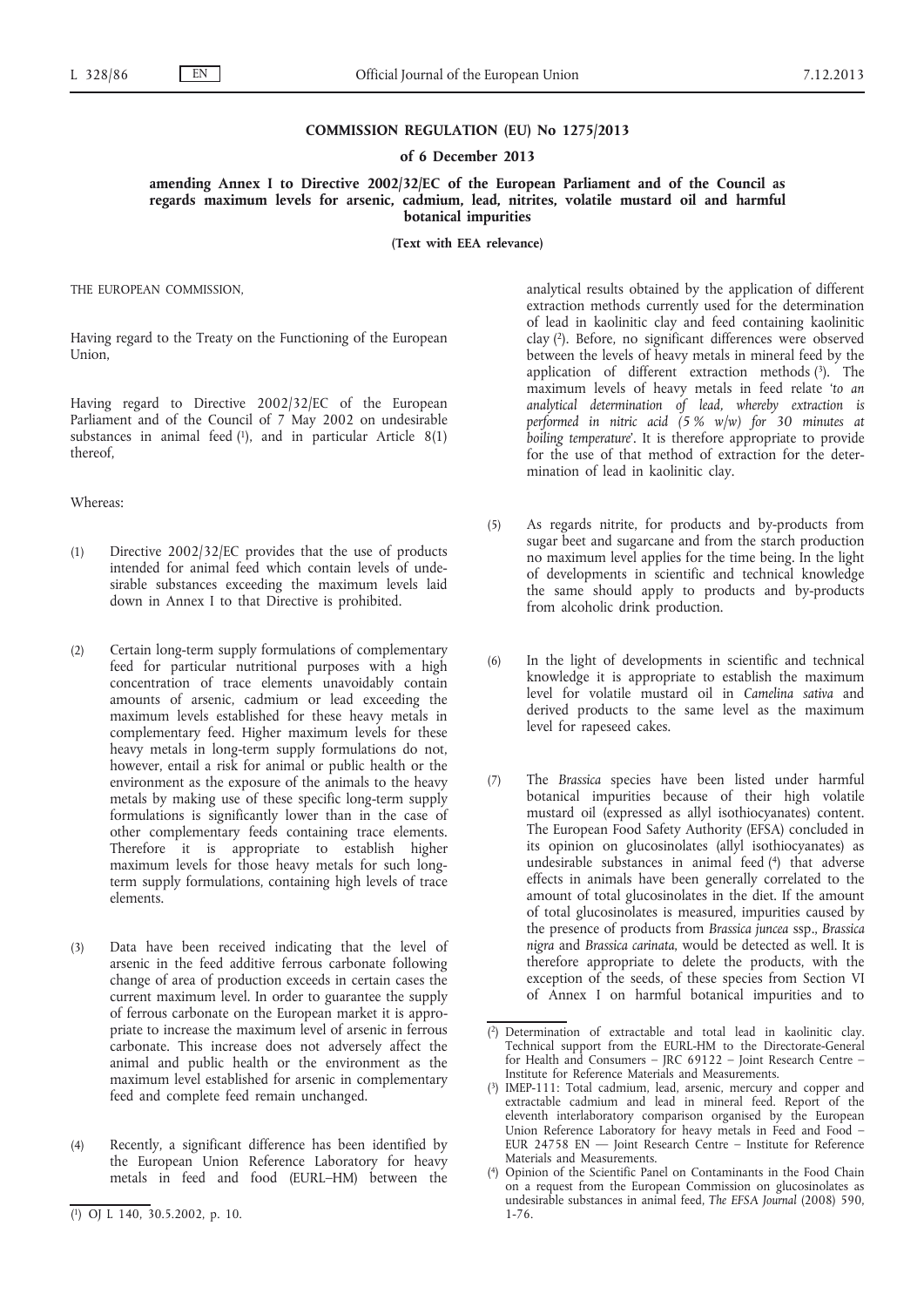establish for feed materials derived from these *Brassica* species the same maximum level for volatile mustard oil as the maximum level for rapeseed cakes.

- (8) It is appropriate to use the denomination for feed materials as provided for in Commission Regulation (EU) No 68/2013 of 16 January 2013 on the catalogue of feed materials (1).
- (9) Directive 2002/32/EC should therefore be amended accordingly.
- (10) The measures provided for in this Regulation are in accordance with the opinion of Standing Committee on the Food Chain and Animal Health,

HAS ADOPTED THIS REGULATION:

*Article 1*

Annex I to Directive 2002/32/EC is amended in accordance with the Annex to this Regulation.

#### *Article 2*

This Regulation shall enter into force on the twentieth day following that of its publication in the *Official Journal of the European Union*.

This Regulation shall be binding in its entirety and directly applicable in all Member States.

Done at Brussels, 6 December 2013.

*For the Commission The President* José Manuel BARROSO

<sup>(</sup> 1) OJ L 29, 30.1.2013, p. 1.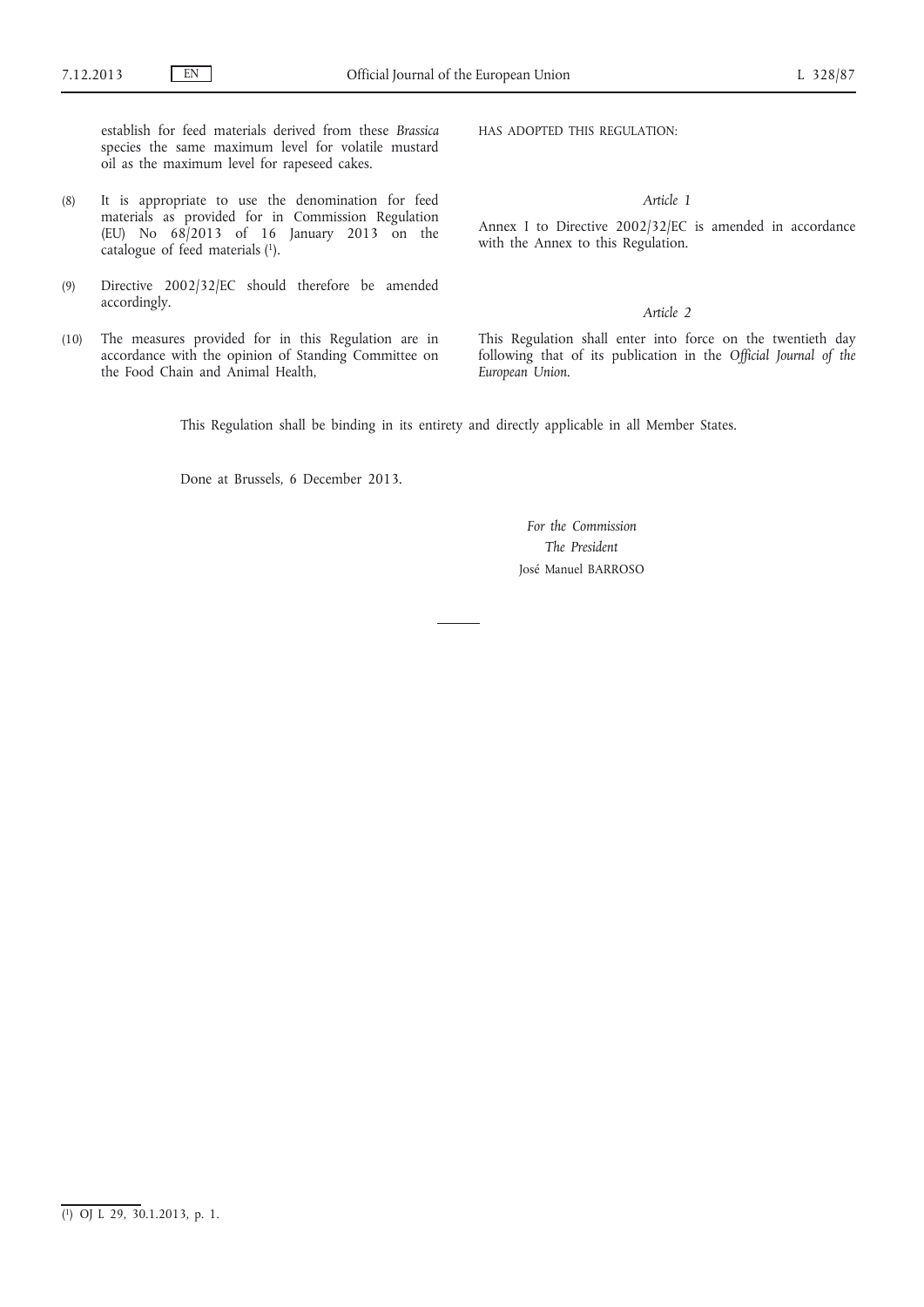## *ANNEX*

# Annex I to Directive 2002/32/EC is amended as follows:

(1) Row 1 of Section I, Arsenic, is replaced by the following:

| Undesirable substance | Products intended for animal feed                                                                                                                                                                   | Maximum content in mg/kg<br>(ppm) relative to a feed with<br>a moisture content of 12 % |
|-----------------------|-----------------------------------------------------------------------------------------------------------------------------------------------------------------------------------------------------|-----------------------------------------------------------------------------------------|
| '1. Arsenic $(1)$     | Feed materials                                                                                                                                                                                      | 2                                                                                       |
|                       | with the exception of:                                                                                                                                                                              |                                                                                         |
|                       | - meal made from grass, from dried lucerne and from dried<br>clover, and dried sugar beet pulp and dried molasses sugar<br>beet pulp;                                                               | 4                                                                                       |
|                       | - palm kernel expeller;                                                                                                                                                                             | $4^{2}$                                                                                 |
|                       | - phosphates and calcareous marine algae;                                                                                                                                                           | 10                                                                                      |
|                       | — calcium carbonate; calcium and magnesium carbonate $(10)$ ;                                                                                                                                       | 15                                                                                      |
|                       | - magnesium oxide; magnesium carbonate;                                                                                                                                                             | 20                                                                                      |
|                       | - fish, other aquatic animals and products derived thereof;                                                                                                                                         | 25(2)                                                                                   |
|                       | - seaweed meal and feed materials derived from seaweed.                                                                                                                                             | 40 $(^{2})$                                                                             |
|                       | Iron particles used as tracer.                                                                                                                                                                      | 50                                                                                      |
|                       | Feed additives belonging to the functional group of compounds<br>of trace elements                                                                                                                  | 30                                                                                      |
|                       | with the exception of:                                                                                                                                                                              |                                                                                         |
|                       | — cupric sulphate pentahydrate; cupric carbonate; di copper<br>chloride trihydroxide; ferrous carbonate;                                                                                            | 50                                                                                      |
|                       | - zinc oxide; manganous oxide; cupric oxide.                                                                                                                                                        | 100                                                                                     |
|                       | Complementary feed                                                                                                                                                                                  | 4                                                                                       |
|                       | with the exception of:                                                                                                                                                                              |                                                                                         |
|                       | — mineral feed;                                                                                                                                                                                     | 12                                                                                      |
|                       | - complementary feed for pet animals containing fish, other<br>aquatic animals and products derived thereof and/or seaweed<br>meal and feed materials derived from seaweed:                         | 10 <sup>2</sup>                                                                         |
|                       | long-term supply formulations of feed for particular nutri-<br>tional purposes with a concentration of trace elements<br>higher than 100 times the established maximum content<br>in complete feed; | 30                                                                                      |
|                       | Complete feed                                                                                                                                                                                       | 2                                                                                       |
|                       | with the exception of:                                                                                                                                                                              |                                                                                         |
|                       | - complete feed for fish and fur animals;                                                                                                                                                           | 10 <sup>2</sup>                                                                         |
|                       | — complete feed for pet animals containing fish, other aquatic<br>animals and products derived thereof and/or seaweed meal<br>and feed materials derived from seaweed.                              | 10 $(^{2})'$                                                                            |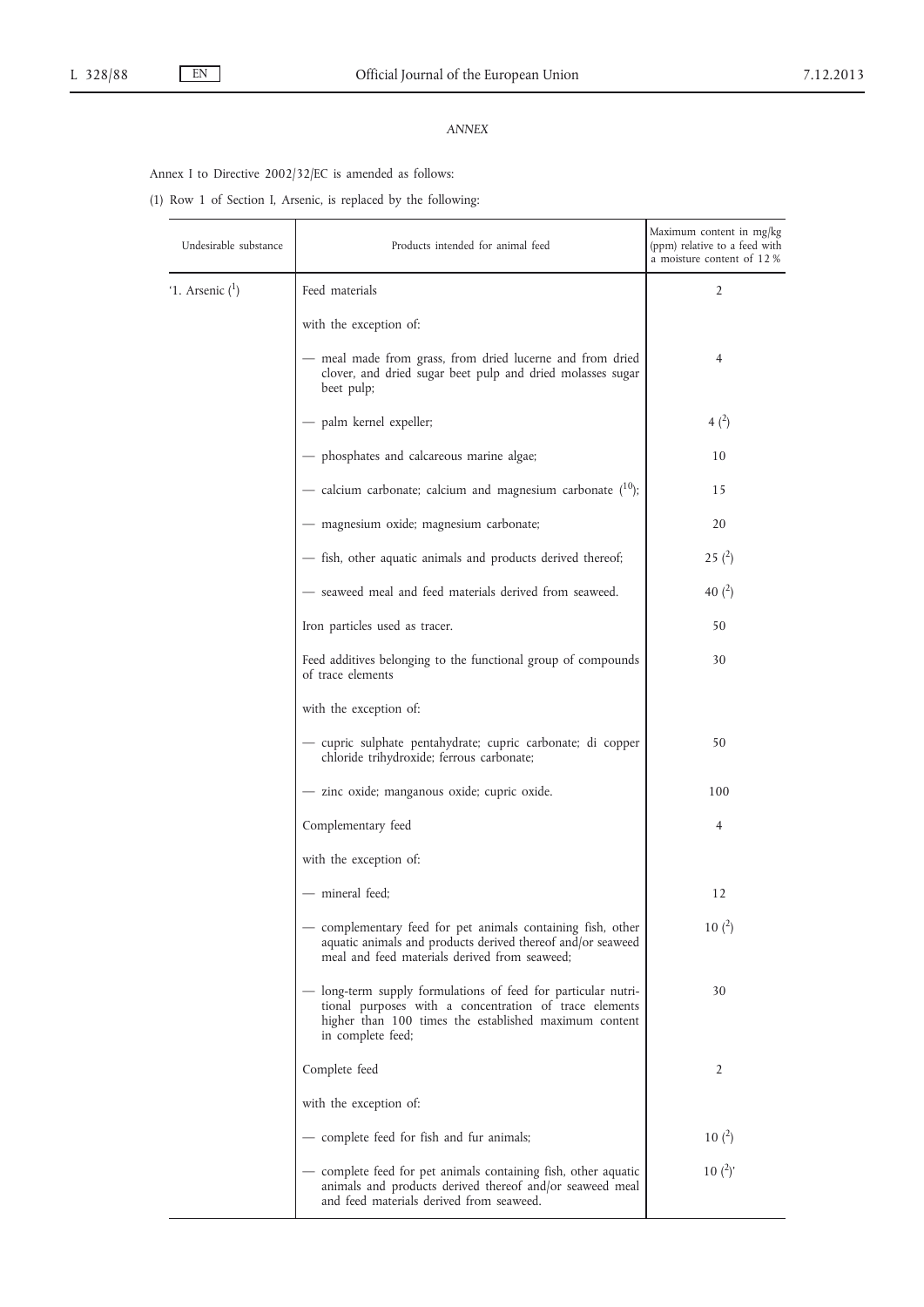# (2) Row 2 of Section I, Cadmium, is replaced by the following:

| Undesirable substance<br>Products intended for animal feed |                                                                                                                                                                                                       | Maximum content in mg/kg<br>(ppm) relative to a feed with<br>a moisture content of 12 % |  |
|------------------------------------------------------------|-------------------------------------------------------------------------------------------------------------------------------------------------------------------------------------------------------|-----------------------------------------------------------------------------------------|--|
| '2. Cadmium                                                | Feed materials of vegetable origin                                                                                                                                                                    | 1                                                                                       |  |
|                                                            | Feed materials of animal origin                                                                                                                                                                       | 2                                                                                       |  |
|                                                            | Feed materials of mineral origin                                                                                                                                                                      | 2                                                                                       |  |
|                                                            | with the exception of:                                                                                                                                                                                |                                                                                         |  |
|                                                            | - phosphates.                                                                                                                                                                                         | 10                                                                                      |  |
|                                                            | Feed additives belonging to the functional group of compounds<br>of trace elements                                                                                                                    | 10                                                                                      |  |
|                                                            | with the exception of:                                                                                                                                                                                |                                                                                         |  |
|                                                            | - cupric oxide, manganous oxide, zinc oxide and manganous<br>sulphate monohydrate.                                                                                                                    | 30                                                                                      |  |
|                                                            | Feed additives belonging to the functional groups of binders and<br>anti-caking agents                                                                                                                | 2                                                                                       |  |
|                                                            | Premixtures $(6)$                                                                                                                                                                                     | 15                                                                                      |  |
|                                                            | Complementary feed                                                                                                                                                                                    | 0, 5                                                                                    |  |
|                                                            | with the exception of:                                                                                                                                                                                |                                                                                         |  |
|                                                            | - mineral feed                                                                                                                                                                                        |                                                                                         |  |
|                                                            | $--$ containing < 7 % phosphorus ( $^{8}$ )                                                                                                                                                           | 5                                                                                       |  |
|                                                            | $--$ containing $\geq 7$ % phosphorus ( <sup>8</sup> )                                                                                                                                                | 0,75 per 1 % phos-<br>phorus $(^8)$ , with a<br>maximum of 7,5                          |  |
|                                                            | - complementary feed for pet animals                                                                                                                                                                  | 2                                                                                       |  |
|                                                            | - long-term supply formulations of feed for particular nutri-<br>tional purposes with a concentration of trace elements<br>higher than 100 times the established maximum content<br>in complete feed; | 15                                                                                      |  |
|                                                            | Complete feed                                                                                                                                                                                         | 0, 5                                                                                    |  |
|                                                            | with the exception of:                                                                                                                                                                                |                                                                                         |  |
|                                                            | - complete feed for cattle (except calves), sheep (except lambs),<br>goats (except kids) and fish;                                                                                                    | 1                                                                                       |  |
|                                                            | - complete feed for pet animals.                                                                                                                                                                      | $2^{\prime}$                                                                            |  |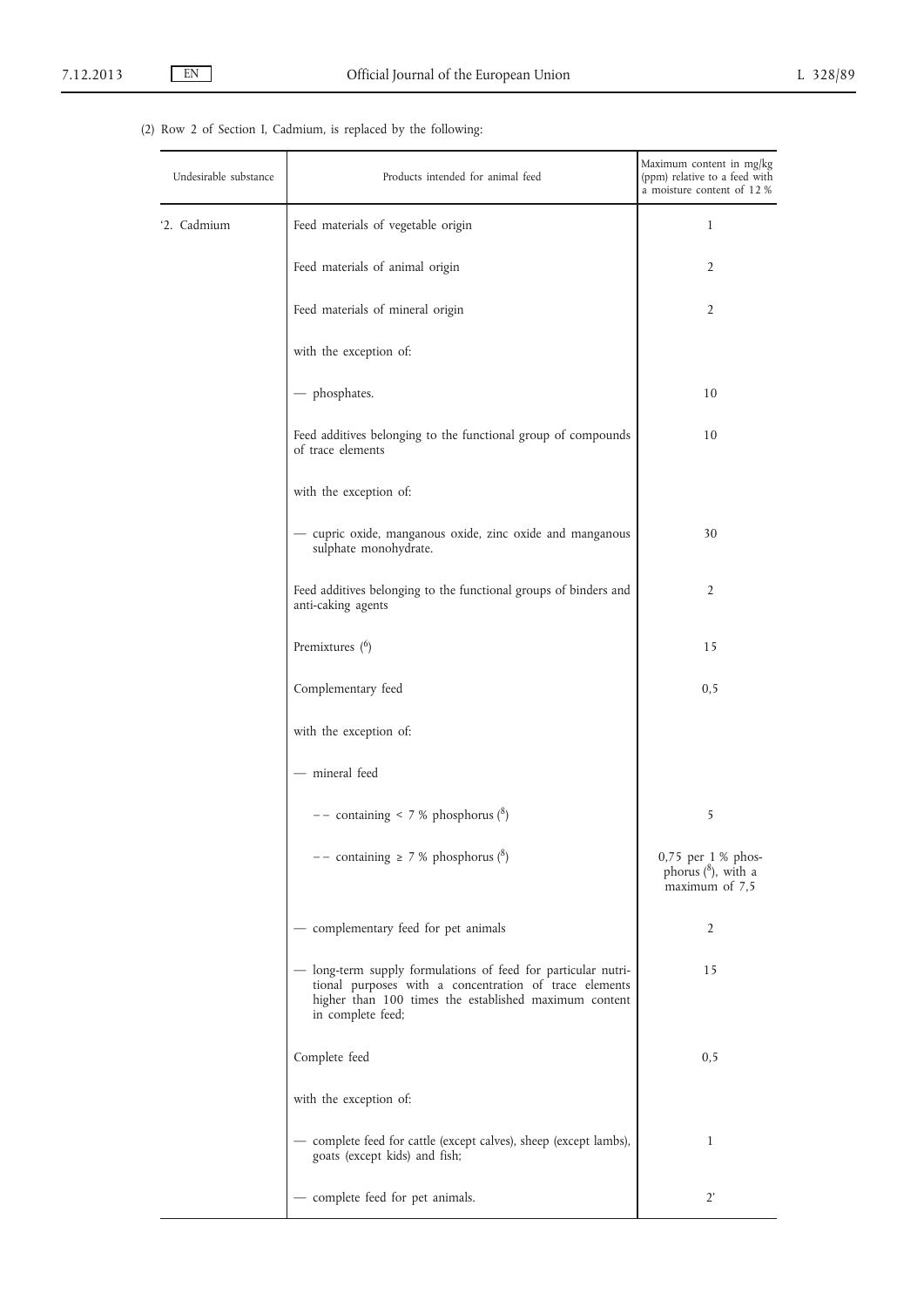## (3) Row 4 of Section I, Lead, is replaced by the following:

| Undesirable substance | Products intended for animal feed                                                                                                                                                                     | Maximum content in mg/kg<br>(ppm) relative to a feed with<br>a moisture content of 12 % |  |
|-----------------------|-------------------------------------------------------------------------------------------------------------------------------------------------------------------------------------------------------|-----------------------------------------------------------------------------------------|--|
| '4. Lead (*)          | Feed materials                                                                                                                                                                                        | 10                                                                                      |  |
|                       | with the exception of:                                                                                                                                                                                |                                                                                         |  |
|                       | — forage $(^3)$ ;                                                                                                                                                                                     | 30                                                                                      |  |
|                       | - phosphates and calcareous marine algae;                                                                                                                                                             | 15                                                                                      |  |
|                       | — calcium carbonate; calcium and magnesium carbonate $(10)$ ;                                                                                                                                         | 20                                                                                      |  |
|                       | - yeasts.                                                                                                                                                                                             | 5                                                                                       |  |
|                       | Feed additives belonging to the functional group of compounds<br>of trace elements                                                                                                                    | 100                                                                                     |  |
|                       | with the exception of:                                                                                                                                                                                |                                                                                         |  |
|                       | - zinc oxide;                                                                                                                                                                                         | 400                                                                                     |  |
|                       | - manganous oxide, ferrous carbonate, cupric carbonate.                                                                                                                                               | 200                                                                                     |  |
|                       | Feed additives belonging to the functional groups of binders and<br>anti-caking agents                                                                                                                | 30                                                                                      |  |
|                       | with the exception of:                                                                                                                                                                                |                                                                                         |  |
|                       | - clinoptilolite of volcanic origin; natrolite-phonolite;                                                                                                                                             | 60                                                                                      |  |
|                       | Premixtures $(6)$                                                                                                                                                                                     | 200                                                                                     |  |
|                       | Complementary feed                                                                                                                                                                                    | 10                                                                                      |  |
|                       | with the exception of:                                                                                                                                                                                |                                                                                         |  |
|                       | - mineral feed;                                                                                                                                                                                       | 15                                                                                      |  |
|                       | - long-term supply formulations of feed for particular nutri-<br>tional purposes with a concentration of trace elements<br>higher than 100 times the established maximum content<br>in complete feed; | 60                                                                                      |  |
|                       | Complete feed.                                                                                                                                                                                        | 5                                                                                       |  |

(\*) for the determination of lead in kaolinitic clay and in feed containing kaolinitic clay, the maximum level refers to an analytical determination of lead, whereby extraction is performed in nitric acid (5 % w/w) for 30 minutes at boiling temperature. Equivalent extraction procedures can be applied for which it can be demonstrated that the used extraction procedure has an equal extraction efficiency.'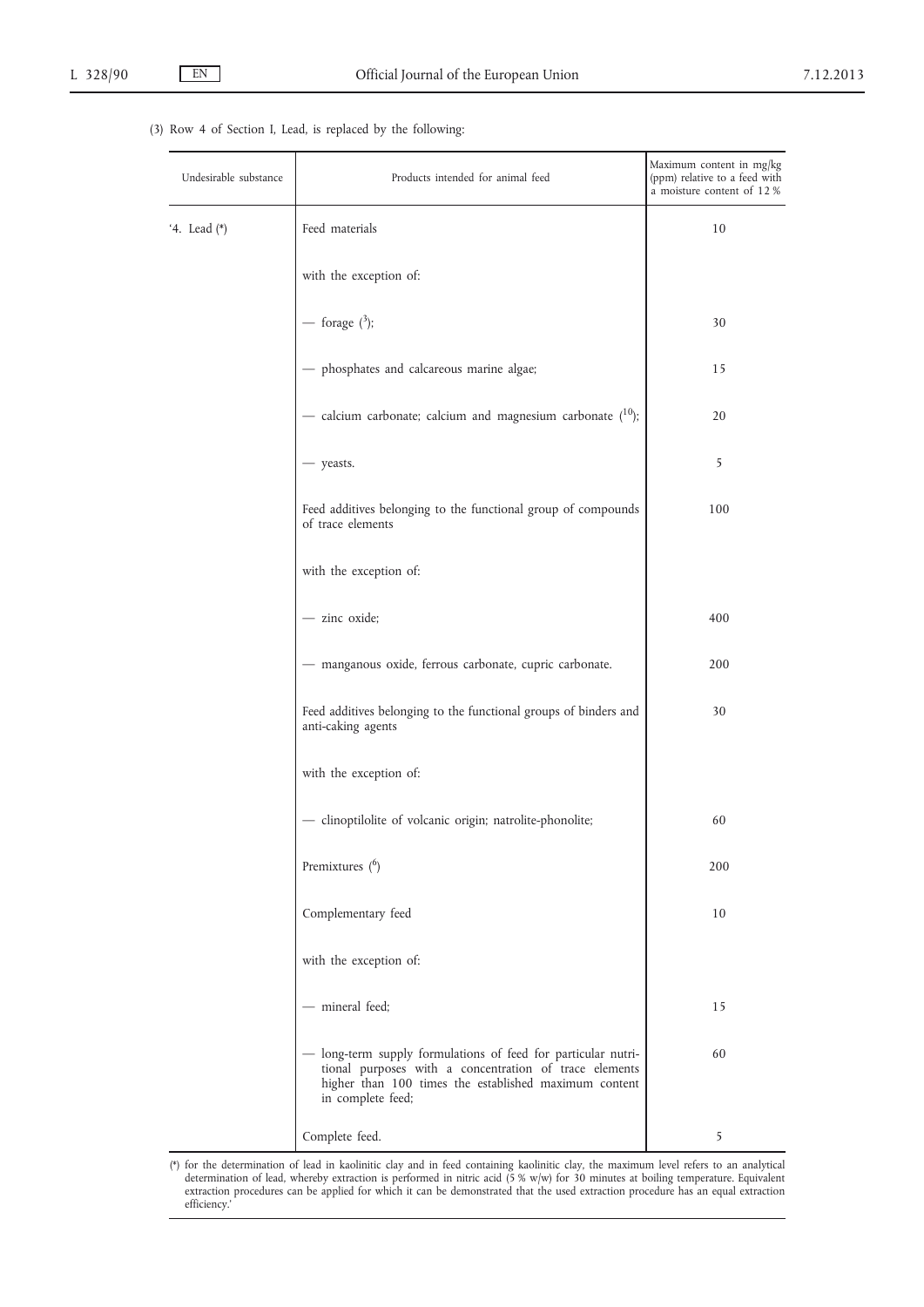| Undesirable substance | Products intended for animal feed                                                                         | Maximum content in mg/kg<br>(ppm) relative to a feed with<br>a moisture content of 12 % |
|-----------------------|-----------------------------------------------------------------------------------------------------------|-----------------------------------------------------------------------------------------|
| '6. Nitrite $(5)$     | Feed materials                                                                                            | 15                                                                                      |
|                       | with the exception of:                                                                                    |                                                                                         |
|                       | fishmeal;                                                                                                 | 30                                                                                      |
|                       | - silage;                                                                                                 |                                                                                         |
|                       | products and by-products from sugar beet and sugarcane<br>and from starch and alcoholic drink production. |                                                                                         |
|                       | Complete feed                                                                                             | 15                                                                                      |
|                       | with the exception of:                                                                                    |                                                                                         |
|                       | complete feed for dogs and cats with a moisture content<br>exceeding 20 %.                                |                                                                                         |

### (4) Row 6 of Section I, Nitrite, is replaced by the following:

(5) Row 5 of Section III, Volatile mustard oil, is replaced by the following:

| Undesirable substance                   | Products intended for animal feed                                                                                                     | Maximum content in mg/kg<br>(ppm) relative to a feed with<br>a moisture content of 12 % |  |
|-----------------------------------------|---------------------------------------------------------------------------------------------------------------------------------------|-----------------------------------------------------------------------------------------|--|
| '5. Volatile<br>mustard 1<br>oil $(^1)$ | Feed materials                                                                                                                        | 100                                                                                     |  |
|                                         | with the exception of:                                                                                                                |                                                                                         |  |
|                                         | Camelina seed and products derived thereof (*), products<br>derived from mustard seed (*), rape seed and products<br>derived thereof. | 4 0 0 0                                                                                 |  |
|                                         | Complete feed                                                                                                                         | 150                                                                                     |  |
|                                         | with the exception of:                                                                                                                |                                                                                         |  |
|                                         | - complete feed for cattle (except calves), sheep (except lambs)<br>and goats (except kids);                                          | 1 000                                                                                   |  |
|                                         | complete feed for pigs (except piglets) and poultry.                                                                                  | 500                                                                                     |  |

(\*) Upon request of the competent authorities, the responsible operator must perform an analysis to demonstrate that the content of total glucosinolates is lower than 30 mmol/kg. The method of analysis of reference is EN-ISO 9167-1:1995.'

(6) Section VI: Harmful Botanical Impurities is replaced by the following:

'SECTION VI: HARMFUL BOTANICAL IMPURITIES

| Undesirable substance                                                                                                                                                                                 | Products intended for animal feed | Maximum content in mg/kg (ppm) relative<br>to a feed with a moisture content of 12 % |
|-------------------------------------------------------------------------------------------------------------------------------------------------------------------------------------------------------|-----------------------------------|--------------------------------------------------------------------------------------|
| 1. Weed seeds and unground and Feed materials and compound<br>uncrushed fruits containing alka-   feed<br>loids, glucosides or other toxic<br>substances separately or<br>in<br>combination including |                                   | 3 0 0 0                                                                              |
| — Datura sp.                                                                                                                                                                                          |                                   | 1 000                                                                                |